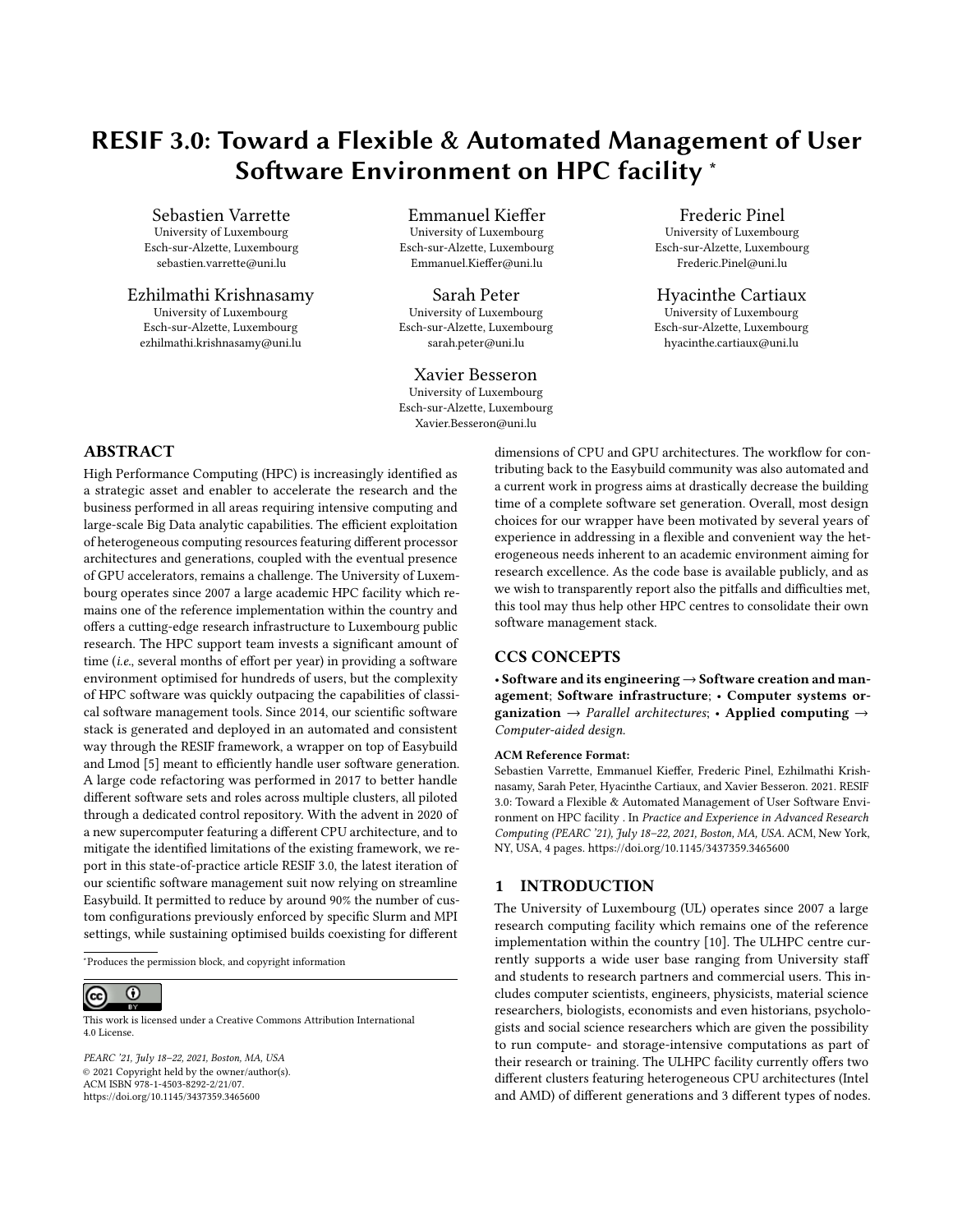To efficiently address the diverse applicative area needs, the ULHPC team frequently builds, installs, and supports a wide variety of scientific applications. Frequently, these applications must be rebuilt to fix bugs and offer updated versions of these software, or simply to support new versions of the Operating System (OS), MPI implementation, compiler, and other dependencies (for instance in case of updated PMIx [\[2\]](#page-3-3), Slurm or CUDA interfaces). This building process, especially when it comes to tailor the software performance with heterogeneous computing resources, is notoriously complex. Luckily, novel software management frameworks such as EasyBuild [\[5\]](#page-3-0) or Spack [\[4\]](#page-3-4) have arisen and permitted to simplify the building process combined with the automatic generation of Environment Modules (compliant with LMod [\[8\]](#page-3-5) in our case).

Since 2014, our scientific software stack is generated and deployed in an automated and consistent way through the RESIF framework (Revolutionary EB-based Software Installation Framework), a wrapper on top of Easybuild meant to pilot user software generation. The main objectives of this project was to fully automate software builds and to supports all available toolchains and software sets through a clean hierarchical modules layout to facilitate its usage and provide an intuitive interface to the users. We favoured an intermediate layout (*i.e.*, compared to the full hierarchical view) where the software modules are prefixed by a category level, taken out from one of the supported software category or module class, thus leading to the following directory layout: <category>/<app>/<version>-<toolchain><versionsuffix>. To that end, the CategorizedModuleNamingScheme was proposed and is now integrated as part of the available module naming schemes of Easybuild. Furthermore, at the heart of RESIF remains the management of software sets for which different policies (configuration sources etc.) and building roles (system administrator, end user etc.) are supported. We also wanted to facilitate the reproducible and self-contained deployment of the complete software stack, coupled with a strong versioning policy between environments and (typically) yearly release cycles. A large code review was performed in 2017 with the arrival of the Iris cluster to bring a YAML-based [\[1\]](#page-3-6) description of the software sets, piloted through a dedicated control repository hosted on a private Gitlab instance. It also defines the roles and configuration sources organized by priority in a hierarchical way inspired from Puppet Hiera [\[9\]](#page-3-7). A second repository was setup to host custom easyconfigs (i.e., Easybuild recipes for building software) adapted to the ULHPC platform characteristics (Slurm and MPI bindings, licences server details, etc.). While this second release sustained the deployment of 3 generations of software sets until 2019, the workflow proved to be quite complex and hard to maintain. Furthermore, the broken compliance with streamline EasyBuild developments led to an explosion of custom configurations. With the advent of a new supercomputer (named Aion) featuring a different CPU architecture (AMD Epyc instead of Intel Broadwell/Skylake), and to mitigate the identified limitations, a complete code refactoring was initiated leading to the RESIF 3.0 framework presented in this article. It shall bring the following benefits within an HPC or research computing center using it depending on the profile of the person interacting with this framework: site managers will see a more consistent and distributed workflow within the building operational team, improving the turn-around time as well as the software ecosystem quality; system administrators will optimized

<span id="page-1-1"></span>

Figure 1: RESIF 3.0 settings hierarchy organization

the time spent on the user software stack management in a robust and systematic workflow tailored to meet the evolving user needs and expectations with minimal efforts. Finally, end users will be offered the possibility to easily extend the proposed software set and contribute to the environment developments, typically when it comes to test and bring to production an updated version of a given application.

#### 2 RESIF 3.0 ARCHITECTURE-AT-A-GLANCE

RESIF developments are piloted from a single repository meant to be hosted on a private Gitlab or Gitolite instance (yet publicly available on  $Github<sup>1</sup>$  $Github<sup>1</sup>$  $Github<sup>1</sup>$ ). It holds the configurations and setup tools, the launcher scripts used to deploy, complete or test the software stack, specialized software sources stored using the Git-LFS (Large File Storage) extension to complete the global directory hosting installation kits and source files, custom easyconfigs (of prime importance the ULHPC bundles defining the software sets to be built for a given release), documentation files managed by the MkDocs[\[7\]](#page-3-8) suit allowing for both a local *offline* rendering and a remote deployment, and finally various scripts piloting the interaction with the Easybuild community developments discussed later.

The global path for RESIF-related generated files is identified by the environment variable \$RESIF\_ROOT\_DIR. This permits to support three operation modes: (1) home builds for end-users, (2) testing builds for a group of users within a shared project directory – /work/projects/sw in the sequel and (3) production-ready builds operated by a dedicated user resif having write rights within the target /opt/sys/apps system directory.

To reflect these roles, configuration settings are embedded in the specific files provided under the settings/ directory. Similarly to Puppet Hiera or Ansible variable structures, these settings are organized in a hierarchical way depicted in Figure [1](#page-1-1). On top of this hierarchy, the <version> settings match the target release of the ULHPC software set which is aligned with the EasyBuild foss and intel toolchains release (Ex: 2020a – see Table [3](#page-3-9)). Below the version layer stands the architecture-dependent settings aggregated within cluster settings, where the CPU architecture is automatically guessed. For instance, the Intel Skylake micro-architecture is detected from the availability of the AVX512 extension. For convenience, GPU settings are explicitly separated. Finally, all settings inherit from the default configuration used in particular for home-based deployments. All three deployment scenarios bring specialized Easybuild configurations summarized in the Table [1](#page-2-0).

<span id="page-1-0"></span><sup>1</sup> See<https://github.com/ULHPC/sw>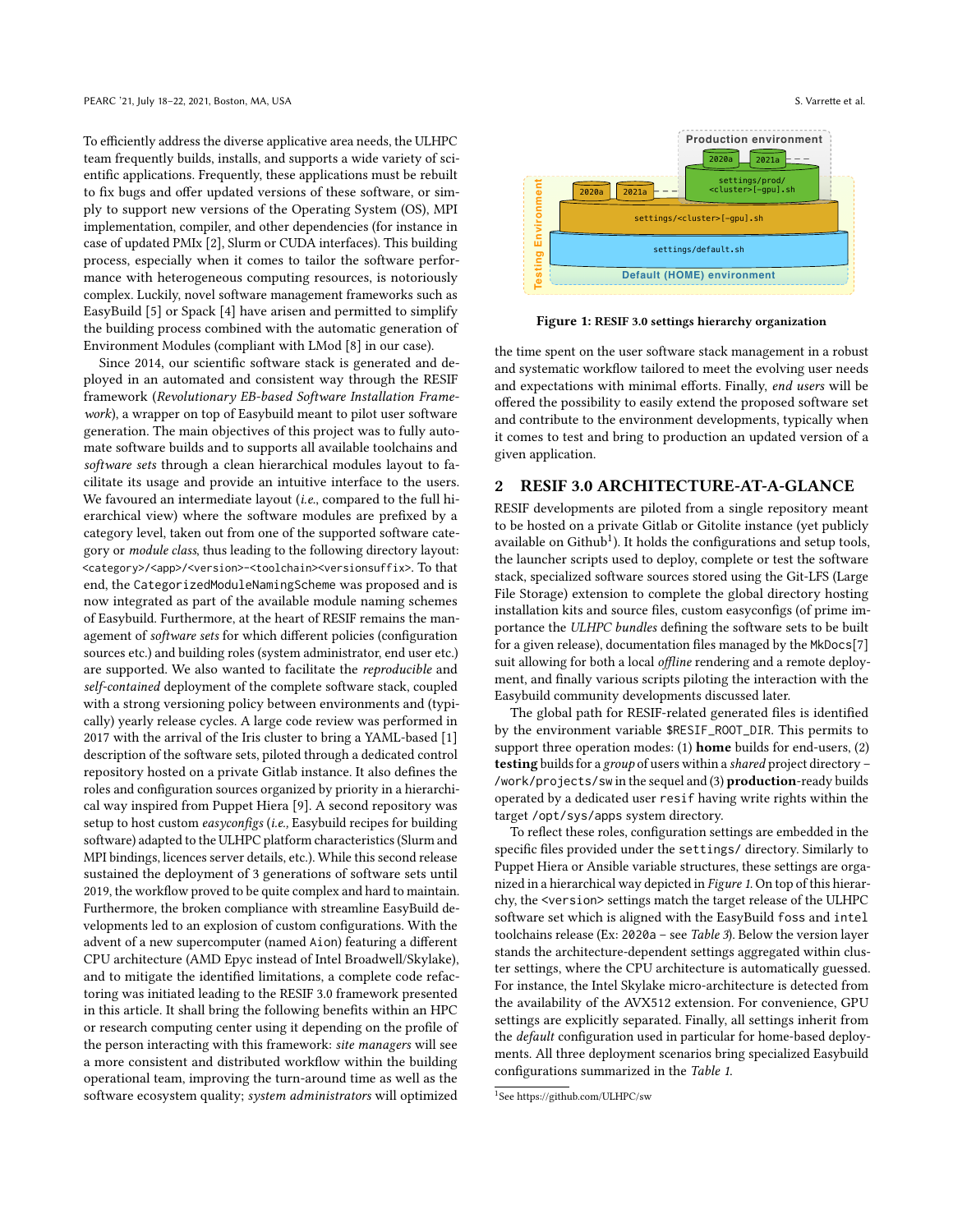RESIF 3.0: Toward a Flexible & Automated Management of User Software Environment on HPC facility PEARC '21, July 18-22, 2021, Boston, MA, USA

<span id="page-2-1"></span><span id="page-2-0"></span>

#### Table 1: Deployment scenarios and associated configurations supported by RESIF 3.0



From these settings, ULHPC modules and their associated software are kept organised through the categorized naming scheme. They are thus hosted within dedicated directories reflecting the cluster and the architecture the applications were compiled against for optimised builds, i.e., \$RESIF\_ROOT\_DIR/<cluster>/<version>/<arch>/. In particular, the production-ready modules and software are organized as depicted in Figure [2](#page-2-1) where the MODULEPATH environment variable is set to hold only one of these directories, and a default environment is defined as a symbolic link targeting the commonly supported CPU architecture for a given cluster (Ex: broadwell for our Intel-based Iris cluster). This ensures the most compliant default environment. A notable exception concerns the GPU computing nodes for which the accelerated CUDA-optimised scientific applications are kept as first searched modules, but completed by CPU-optimised builds (skylake in our case) to offer the most flexible environment. Then software sets are no longer defined as YAML files. Instead we now rely on native EasyBuild [Bundles](https://easybuild.readthedocs.io/en/latest/version-specific/generic_easyblocks.html#bundle) associated with a given toolchain version and organized by software category as reported in Table [2](#page-3-10). This permits to fix for a given release the major software dependency components abstracted as local\_<name>ver variables in the bundles which facilitates the porting of a given bundle definition from one version to another. Table [3](#page-3-9) summarizes the components version set for the current software set releases.

Building from scratch a complete software set takes quite a long time: around 184h for the 2019b release on the skylake CPU architecture. Easybuild supports the Slurm Scheduler to submit separate jobs and set dependencies between them to ensure they are run in the order dictated by the software dependency graph(s). Our experience with this natively supported feature was not demonstrating an expected reduction of the build time as it seems that the job dependencies are resolved in a linear fashion bringing little

benefit to the parallel submission. For this reason, we are currently experimenting the reshaping of the bundles software dependency graph under the form of a dominance tree [\[3\]](#page-3-11) structure where the nodes hold the software within the dependency graph of the bundle, and edges reflect a build dependency. This permits to quickly identify intermediate dominating software which can be built within concurrent jobs. Experience from the past software set builds can be used to assign weights to each node reflecting the expected built time. A static scheduling allows to set the job dependencies in Slurm to minimize the completion time of the full building process. Performance evaluations are in progress and demonstrate the interest of the approach – they will be reported in an expanded version of this article.

Finally, one of the most annoying limitations in the previous workflow was the explosion to custom easyconfigs, initially motivated by the necessity to tailor the default build process proposed by the community to the ULHPC computing node characteristics and specific Slurm and MPI bindings. Yet after only 3 software set generations (2017 to 2019), 565 "custom" easyconfigs were managed, and very quickly the divergence with the streamline EasyBuild developments led to a dead-end. This error-prone workflow was not repeated in RESIF 3.0. Taking advantage of the Github integration where the different EasyBuild repositories are located, specialized scripts were defined allowing to: (1) create new Pull-Requests (PR) for custom easyconfigs after checking the code style, and storing in the control repository the information related to the pending pullrequest in easyconfigs/pull-requests/<ID>. Additional scripts permits to quickly complement a given pull-request with test reports executed on the HPC facility; (2) update local easyconfigs from PR commits that might be proposed by reviewers to correct the submitted easyconfigs. The full process is automated from authorized queries to the GitHub REST API; (3) closing a merged Pull Request